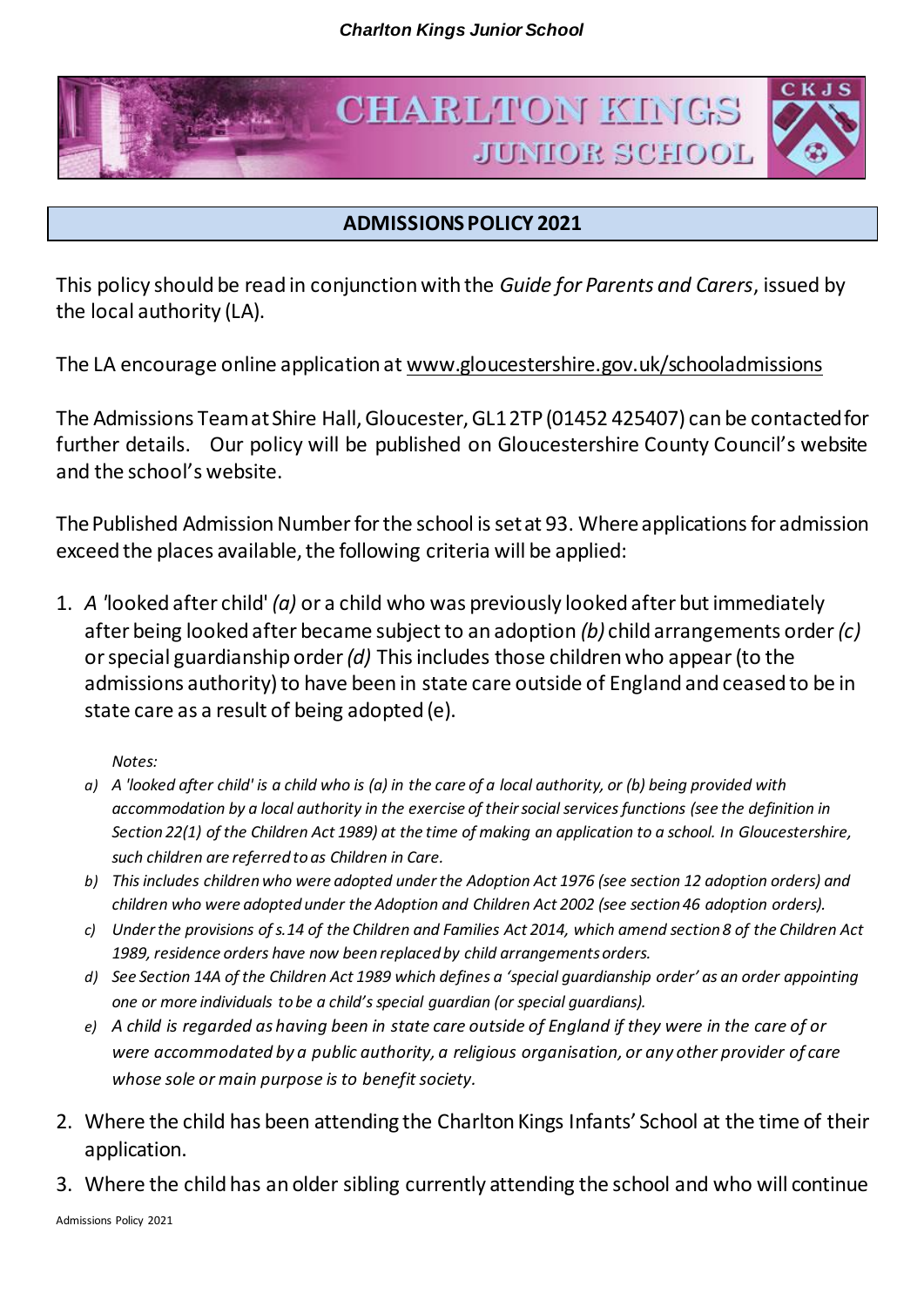to do so at the time of their admission.

4. Children who have siblings attending Charlton Kings Infants' School at the time the applicant child is admitted.

*Siblings are defined a brother or sister, half brother or sister, adopted brother or sister, step brother or sister, or the child of the parent/carer's partner, and in every case, the child must be living in the same family unit at the same address*

5. Children with the strongest geographical claim, measured in a straight line from the **ordnance survey point** of the child's home address (including flats) to the central ordinance survey point of the school, using the Local Authority's computerised measuring system, with those living closer to the school receiving higher priority.

Where any particular category at points  $1 - 4$  above is oversubscribed, criterion 5 (strongest geographical claim based on straight line distance) will be used to determine which child is offered a place.

In the event of a tie between two or more children when applying criterion 5 (strongest geographical claim based on straight line distance) where there are not enough places available to offer all children a place at the school, a process of random allocation will be followed by the Local Authority. This is a manual process which is overseen by an independent person from the Legal Services and Monitoring Team.

The school will agree any changes to its admissions arrangements with the Secretary of State for Education. It will establish arrangements for appeals arrangements, which will be published each year.

## **Special Educational Needs**

The school is required to admit a child with an Education Health Care plan that names the school, even if the school is full.

## **Admission Appeals**

Parents and carers have a right of appeal to an independent appeals panel against any decision made by the governors, concerning the child's admission to the school. Appeals must be in writing addressed to the Clerk to the Appeals Panel c/o Charlton Kings Junior School, East End Road, Charlton Kings, Cheltenham GL53 8QE.

## **In Year Admission/Admission Appeals**

Admissions Policy 2021 If the school is already full when an in-year request for admission is received, this request will be refused but parents have a right of appeal as outlined above. Having a sibling already in the school whether older or younger, may be considered by an independent appeals panel but will not give priority or an automatic right for a place to be offered.